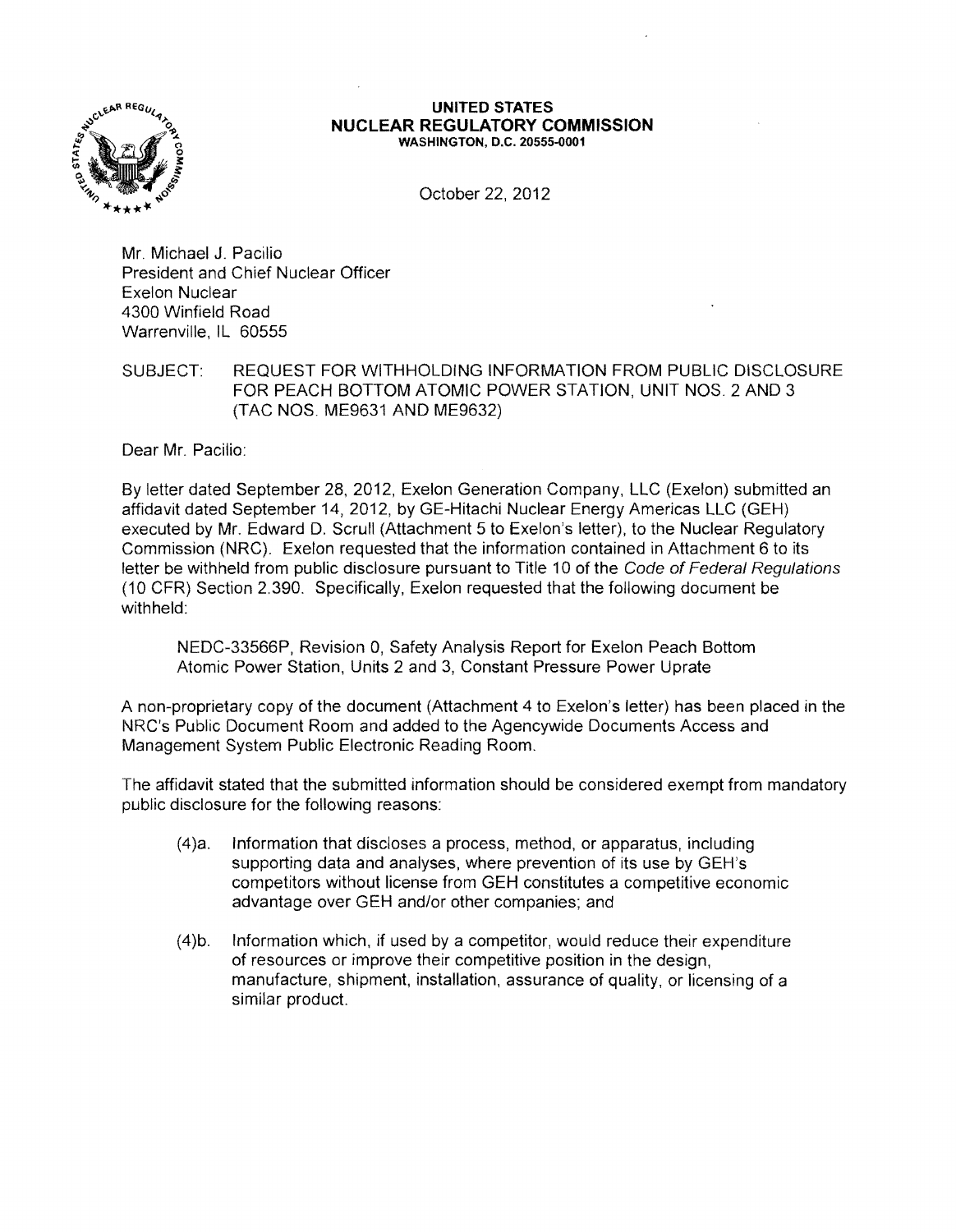## $M.$  Pacilio  $-2-$

We have reviewed your application and the material in accordance with the requirements of 10 CFR 2.390 and, on the basis of the statements in the affidavit, have determined that the submitted information sought to be withheld contains proprietary commercial information and should be withheld from public disclosure. Therefore, the version of the submitted information marked as proprietary will be withheld from public disclosure pursuant to 10 CFR 2.390(b)(5) and Section 103(b) of the Atomic Energy Act of 1954, as amended.

Withholding from public inspection shall not affect the right, if any, of persons properly and directly concerned to inspect the document. If the need arises, we may send copies of this information to our consultants working in this area. We will, of course, ensure that the consultants have signed the appropriate agreements for handling proprietary information.

If the basis for withholding this information from public inspection should change in the future such that the information could then be made available for public inspection, you should promptly notify the NRC. You also should understand that the NRC may have cause to review this determination in the future, for example, if the scope of a Freedom of Information Act request includes your information. In all review situations, if the NRC makes a determination adverse to the above, you will be notified in advance of any public disclosure.

If you have any questions regarding this matter, I may be reached at 301-415-1420.

Sincerely,

Richard B. Ennis, Senior Project Manager Plant Licensing Branch 1-2 Division of Operating Reactor Licensing Office of Nuclear Reactor Regulation

Docket Nos. 50-277 and 50-278

cc: Mr. Edward D. Schrull Vice President, Regulatory Affairs Services Licensing GE-Hitachi Nuclear Energy Americas LLC 3901 Castle Hayne Road Wilmington, NC 28401

Additional Distribution via Listserv